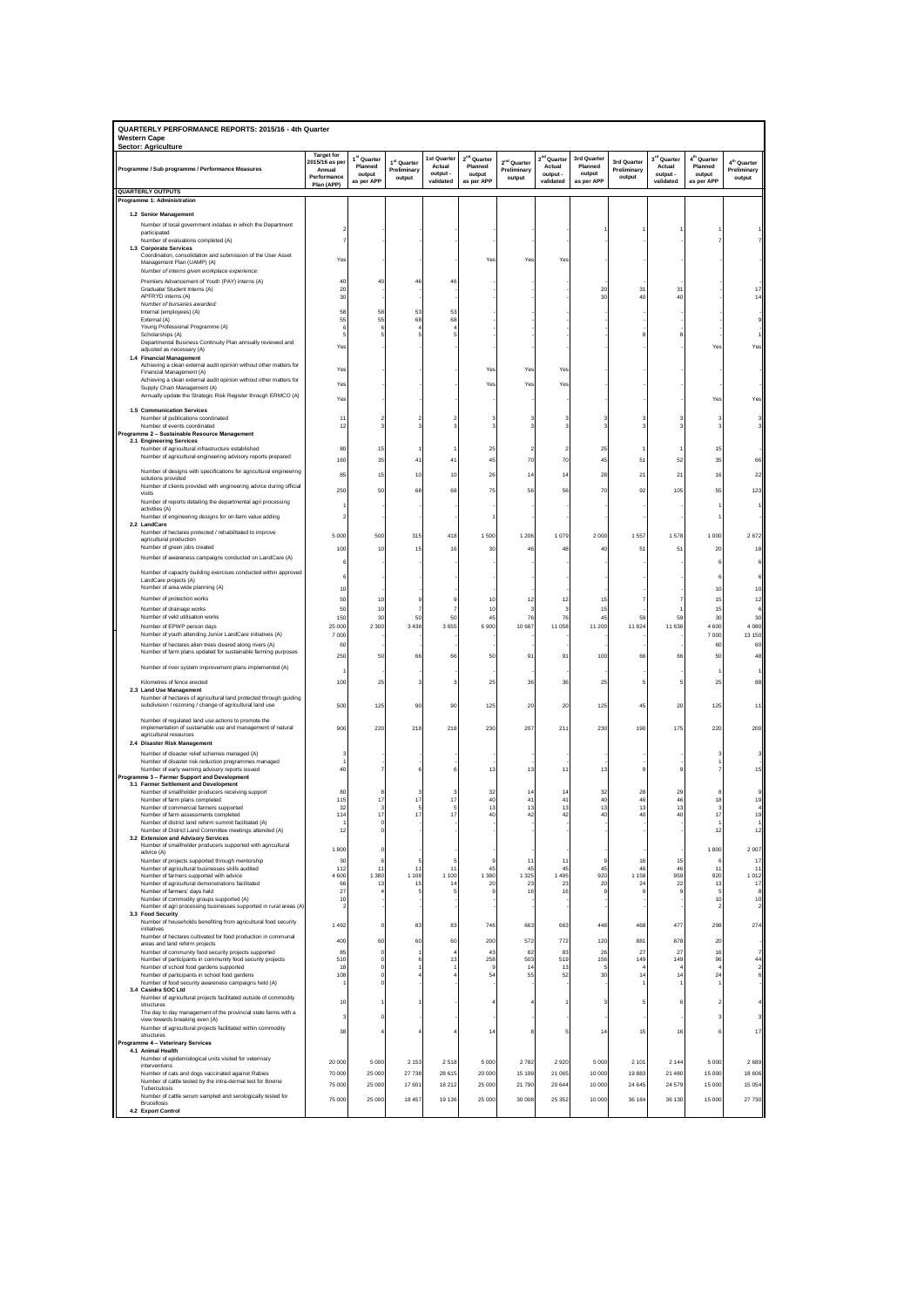| Programme / Sub programme / Performance Measures                                                                      | <b>Target for</b><br>2015/16 as pe<br>Annual<br>Performance<br>Plan (APP) | 1 <sup>st</sup> Quarter<br>Planned<br>output<br>as per APP | 1 <sup>st</sup> Quarter<br>Preliminary<br>output | 1st Quarter<br>Actual<br>output -<br>validated | 2 <sup>nd</sup> Quarter<br>Planned<br>output<br>as per APP | 2 <sup>nd</sup> Quarter<br>Preliminary<br>output | 2 <sup>nd</sup> Quarter<br>Actual<br>output -<br>validated | 3rd Quarter<br>Planned<br>output<br>as per APP | 3rd Quarter<br>Preliminary<br>output | 3 <sup>rd</sup> Quarter<br>Actual<br>output -<br>validated | 4 <sup>th</sup> Quarter<br>Planned<br>output<br>as per APP | 4 <sup>th</sup> Quarter<br>Preliminary<br>output |
|-----------------------------------------------------------------------------------------------------------------------|---------------------------------------------------------------------------|------------------------------------------------------------|--------------------------------------------------|------------------------------------------------|------------------------------------------------------------|--------------------------------------------------|------------------------------------------------------------|------------------------------------------------|--------------------------------------|------------------------------------------------------------|------------------------------------------------------------|--------------------------------------------------|
| Number of clients serviced for animal and animal products export<br>control                                           | 1 200                                                                     | 300                                                        | 239                                              | 243                                            | 300                                                        | 243                                              | 36                                                         | 300                                            | 105                                  | 30                                                         | 30                                                         | 104                                              |
| Number of export establishment audits conducted                                                                       | 126                                                                       | 3'                                                         | 27                                               | 36                                             | 35                                                         | 42                                               | 42                                                         | 25                                             |                                      | 53                                                         | 35                                                         | 20                                               |
| Number of samples collected for residue monitoring at export<br>establishments                                        | 95                                                                        | $\overline{2}$                                             |                                                  |                                                | 30                                                         | 55                                               | 41                                                         | 3 <sub>0</sub>                                 | $\overline{2}$                       | 27                                                         | 15                                                         | 18                                               |
| 4.3 Veterinary Public Health<br>% level of abattoir compliance to meat safety legislation (A)                         | 60                                                                        |                                                            |                                                  |                                                |                                                            |                                                  |                                                            |                                                |                                      |                                                            | 60                                                         | $\ddot{4}$                                       |
| Number of public awareness sessions held<br>Number of BSE samples to collect                                          | 25<br>480                                                                 | 120                                                        | 110                                              | 109                                            | 120                                                        |                                                  |                                                            | 120                                            |                                      |                                                            | 120                                                        | 17                                               |
| 4.4 Veterinary Laboratory Services                                                                                    |                                                                           |                                                            |                                                  |                                                |                                                            |                                                  |                                                            |                                                |                                      |                                                            |                                                            |                                                  |
| Number of tests performed the quality of which meets the ISO<br>17025 standard and OIE requirements                   | 100 000                                                                   | 20 000                                                     | 27 008                                           | 27 840                                         | 30 000                                                     | 41 124                                           | 41 447                                                     | 30 000                                         | 43 666                               | 43722                                                      | 20 000                                                     | 40 609                                           |
| Total number of Controlled/ Notifiable Disease samples tested                                                         | 100 000                                                                   | 20 000                                                     | 27 371                                           | 28 245                                         | 30 000                                                     | 43 611                                           | 43 634                                                     | 30 000                                         | 44 25                                | 44 220                                                     | 20 000                                                     | 42514                                            |
| Total number of Veterinary Public Health samples tested                                                               | 2400                                                                      | 600                                                        | 756<br>949                                       | 756                                            | 600                                                        | 187<br>85                                        | 463                                                        | 700                                            | 202                                  | 202                                                        | 50                                                         | 524                                              |
| Number of samples tested for small holder farmers<br>Number of Specimen tested                                        | 1 600<br>125 000                                                          | 400<br>30 000                                              | 32 068                                           | 981<br>33 209                                  | 400<br>25 000                                              | 53 258                                           | 340<br>53 403                                              | 400<br>35 000                                  | 838<br>50 389                        | 839<br>50 389                                              | 400<br>35 000                                              | 256<br>48 003                                    |
| Readiness of laboratory facility for cheese residue testing (A)                                                       | Yes                                                                       |                                                            |                                                  |                                                |                                                            |                                                  |                                                            |                                                |                                      |                                                            | Yes                                                        | No                                               |
| Number of cheese/ dairy samples for residues                                                                          | 100                                                                       |                                                            |                                                  |                                                |                                                            |                                                  |                                                            |                                                |                                      |                                                            | 100                                                        |                                                  |
| Programme 5 - Research and Technology Development Services                                                            |                                                                           |                                                            |                                                  |                                                |                                                            |                                                  |                                                            |                                                |                                      |                                                            |                                                            |                                                  |
| 5.1 Research<br>Number of research and technology development projects                                                |                                                                           |                                                            |                                                  |                                                |                                                            |                                                  |                                                            |                                                |                                      |                                                            |                                                            |                                                  |
| implemented to improve agricultural production (A)<br>Number of research committee meetings to evaluate projects      | 98                                                                        |                                                            |                                                  |                                                |                                                            |                                                  |                                                            |                                                |                                      |                                                            | 98                                                         |                                                  |
|                                                                                                                       |                                                                           |                                                            |                                                  |                                                |                                                            |                                                  |                                                            |                                                |                                      |                                                            |                                                            |                                                  |
| Number of meetings with industry organisations to establish<br>research needs                                         | 30                                                                        |                                                            |                                                  |                                                | 10                                                         |                                                  |                                                            |                                                | 11                                   |                                                            |                                                            |                                                  |
| Number of climate change projects executed (A)<br>Compile a climate change plan for agriculture (A)                   |                                                                           |                                                            |                                                  |                                                |                                                            |                                                  |                                                            |                                                |                                      |                                                            |                                                            |                                                  |
|                                                                                                                       |                                                                           |                                                            |                                                  |                                                |                                                            |                                                  |                                                            |                                                |                                      |                                                            |                                                            |                                                  |
| Number of WCARF meetings to coordinate research<br>Number of agri processing projects executed (A)                    | 11                                                                        |                                                            |                                                  |                                                |                                                            |                                                  |                                                            |                                                |                                      |                                                            |                                                            |                                                  |
| 5.2 Technology Transfer Services                                                                                      |                                                                           |                                                            |                                                  |                                                |                                                            |                                                  |                                                            |                                                |                                      |                                                            |                                                            |                                                  |
| Number of scientific papers published nationally or internationally<br>(A)                                            | 25                                                                        |                                                            |                                                  |                                                |                                                            |                                                  |                                                            |                                                |                                      |                                                            | 25                                                         |                                                  |
| Number of research presentations made nationally or<br>internationally                                                | 70                                                                        |                                                            |                                                  |                                                | 50                                                         | 49                                               | 49                                                         | 10                                             |                                      |                                                            |                                                            |                                                  |
| Number of presentations made at technology transfer events                                                            | 150                                                                       | 1:                                                         | 17                                               | 17                                             | 80                                                         | 42                                               | 42                                                         | 40                                             | 2 <sup>i</sup>                       | 24                                                         | 15                                                         |                                                  |
| Number of articles in popular media<br>Number of information packs developed                                          | 140<br>12                                                                 | 30                                                         | 36                                               | 36                                             | 40                                                         | 39                                               | 39                                                         | 40                                             | 26                                   | 26                                                         | 30                                                         | 29                                               |
| Number of technology transfer events conducted                                                                        |                                                                           |                                                            |                                                  |                                                |                                                            |                                                  |                                                            |                                                |                                      |                                                            |                                                            |                                                  |
| Number of agricultural conditions reports designed and<br>disseminated                                                |                                                                           |                                                            |                                                  |                                                |                                                            |                                                  |                                                            |                                                |                                      |                                                            |                                                            |                                                  |
| Number of climate reports distributed                                                                                 | 12                                                                        |                                                            |                                                  |                                                |                                                            |                                                  |                                                            |                                                |                                      |                                                            |                                                            |                                                  |
| 5.3 Infrastructure Support Service<br>Number of research infrastructure managed (A)                                   |                                                                           |                                                            |                                                  |                                                |                                                            |                                                  |                                                            |                                                |                                      |                                                            |                                                            |                                                  |
| Number of technical working committee meetings on research                                                            | 14                                                                        |                                                            |                                                  |                                                |                                                            |                                                  |                                                            |                                                |                                      |                                                            |                                                            |                                                  |
| farms<br>Programme 6 - Agricultural Economics Services                                                                |                                                                           |                                                            |                                                  |                                                |                                                            |                                                  |                                                            |                                                |                                      |                                                            |                                                            |                                                  |
| 6.1 Agri-Business Support and Development<br>Number of agri-businesses supported with agricultural economic           |                                                                           |                                                            |                                                  |                                                |                                                            |                                                  |                                                            |                                                |                                      |                                                            |                                                            |                                                  |
| services to access markets                                                                                            | 60                                                                        | 13                                                         | 69                                               | 69                                             | 12                                                         | 18                                               | 18                                                         | 25                                             | 33                                   | 33                                                         | 10                                                         | 32                                               |
| Number of clients who have benefitted from agricultural economic<br>advice provided                                   | 1 0 0 0                                                                   | 250                                                        | 302                                              | 302                                            | 250                                                        | 480                                              | 480                                                        | 250                                            | 289                                  | 289                                                        | 250                                                        | 252                                              |
| Number of marketing information outputs disseminated<br>Value of committed investment for green fields and expansion  | 55<br>R80 million                                                         | 15                                                         | 15                                               | 15                                             | 15                                                         | 11                                               | 11                                                         | 10                                             | 12                                   | 12                                                         | 15<br>R80 million                                          | 10<br>R315 million                               |
| agricultural and agribusiness projects (A)<br>Number of budgets developed                                             | 25                                                                        |                                                            | 12                                               | 12                                             |                                                            |                                                  |                                                            |                                                |                                      |                                                            |                                                            |                                                  |
| Number of budgets updated (A)                                                                                         | 15<br>15                                                                  |                                                            | 12                                               | 12                                             |                                                            | 21                                               | 21                                                         |                                                |                                      |                                                            | 15                                                         | 10                                               |
| Number of existing agricultural cooperatives supported<br>Number of agricultural cooperatives developed (A)           | 15                                                                        |                                                            |                                                  |                                                |                                                            |                                                  |                                                            |                                                |                                      |                                                            | 15                                                         | 37                                               |
| Number of stakeholders engaged on agricultural economic<br>activities                                                 | 65                                                                        | 25                                                         | 136                                              | 136                                            | 15                                                         | 284                                              | 284                                                        |                                                | 212                                  | 212                                                        | 20                                                         | 102                                              |
| Numbers of participants attended the Ethical Trade training (A)                                                       | 1 2 0 0                                                                   |                                                            |                                                  |                                                |                                                            |                                                  |                                                            |                                                |                                      |                                                            | 1 2 0 0                                                    | 1848                                             |
| Number of growers registered as members of ethical trade (A)                                                          | 1 500                                                                     |                                                            |                                                  |                                                |                                                            |                                                  |                                                            |                                                |                                      |                                                            | 1500                                                       | 2 2 4 6                                          |
| Number of agricultural economic studies conducted                                                                     | 12                                                                        |                                                            |                                                  |                                                |                                                            | 12                                               | 12                                                         |                                                |                                      |                                                            |                                                            |                                                  |
| Number of activities supported to promote Western Cape products                                                       |                                                                           |                                                            |                                                  |                                                |                                                            |                                                  |                                                            |                                                |                                      |                                                            |                                                            |                                                  |
| Number of meat processing businesses supported for compliance<br>(A)                                                  | 10                                                                        |                                                            |                                                  |                                                |                                                            |                                                  |                                                            |                                                |                                      |                                                            | 10                                                         |                                                  |
| 6.2 Macroeconomics Support<br>Number of agricultural economic information responses provided                          |                                                                           |                                                            |                                                  |                                                |                                                            |                                                  |                                                            |                                                |                                      |                                                            |                                                            |                                                  |
|                                                                                                                       | 140                                                                       | 4                                                          | 62                                               | 6.                                             | 4                                                          | 58                                               | 58                                                         |                                                | 6                                    | 66                                                         | 3                                                          |                                                  |
| Number of economic reports compiled<br>Number of databases populated (A)                                              | 30<br>4                                                                   | 10                                                         |                                                  |                                                | 10                                                         |                                                  |                                                            |                                                | 15                                   | 15                                                         | 44                                                         | 140                                              |
| Number of surveys conducted (A)<br>Number of information dissemination activities conducted                           | 40                                                                        | 12                                                         | 63                                               | 63                                             | 12                                                         | 48                                               | 48                                                         |                                                | 48                                   | 48                                                         | 12                                                         | 30                                               |
| A database developed to share agri processing economic<br>opportunities (A)                                           |                                                                           |                                                            |                                                  |                                                |                                                            |                                                  |                                                            |                                                |                                      |                                                            |                                                            |                                                  |
| Programme 7 - Structured Agricultural Education and Training                                                          |                                                                           |                                                            |                                                  |                                                |                                                            |                                                  |                                                            |                                                |                                      |                                                            |                                                            |                                                  |
| 7.1 Higher Education and Training<br>Number of Agricultural Higher Education and Training graduates                   | 110                                                                       |                                                            |                                                  |                                                |                                                            |                                                  |                                                            |                                                |                                      |                                                            | 110                                                        | 103                                              |
| (A)<br>Number of students entering into accredited Higher Education (A)                                               |                                                                           |                                                            |                                                  |                                                |                                                            |                                                  |                                                            |                                                |                                      |                                                            |                                                            |                                                  |
| Number of internal bursaries awarded (A)                                                                              | 410                                                                       |                                                            |                                                  |                                                |                                                            |                                                  |                                                            |                                                |                                      |                                                            | 410                                                        | 481                                              |
| Implementation of student equity targets (A)                                                                          | 20<br>90                                                                  |                                                            |                                                  |                                                |                                                            |                                                  |                                                            |                                                |                                      |                                                            | 20<br>90                                                   | 59<br>130                                        |
| Number of short courses offered<br>Number of students completing short courses                                        | 168                                                                       | 50                                                         | 72                                               | 72                                             | 45                                                         | 68                                               | 68                                                         |                                                |                                      |                                                            | 65                                                         | 38                                               |
| Number of agri processing short courses offered and/or supported                                                      |                                                                           |                                                            |                                                  |                                                |                                                            | $\overline{2}$                                   | $\overline{2}$                                             |                                                |                                      |                                                            |                                                            |                                                  |
| 7.2 Further Education and Training                                                                                    |                                                                           |                                                            |                                                  |                                                |                                                            |                                                  |                                                            |                                                |                                      |                                                            |                                                            |                                                  |
| Number of participants trained in Further Education and Training<br>programmes                                        | 1800                                                                      | 400                                                        | 610                                              | 611                                            | 500                                                        | 753                                              | 727                                                        | 500                                            | 479                                  | 478                                                        | 400                                                        | 494                                              |
| Number of learners enrolled in learnership programmes (A)<br>Number of learners completing learnership programmes (A) | 55<br>45                                                                  |                                                            |                                                  |                                                |                                                            |                                                  |                                                            | 45                                             | 56                                   | 56                                                         | 55                                                         | 55                                               |
| Articulation/RPL of FET learners to HET (A)<br>Programme 8 - Rural Development                                        | 15                                                                        |                                                            |                                                  |                                                |                                                            |                                                  |                                                            |                                                |                                      |                                                            | 15                                                         | 25                                               |
| 8.1 Rural Development Coordination                                                                                    |                                                                           |                                                            |                                                  |                                                |                                                            |                                                  |                                                            |                                                |                                      |                                                            |                                                            |                                                  |
| Number of nodes receiving ongoing rural development<br>coordination support (A)                                       | 16                                                                        |                                                            |                                                  |                                                |                                                            |                                                  |                                                            |                                                |                                      |                                                            | 16                                                         | 16                                               |
| Number of node specific interdepartmental steering committees                                                         | 13                                                                        |                                                            |                                                  |                                                |                                                            |                                                  |                                                            |                                                |                                      |                                                            | 13                                                         | 12                                               |
| coordinated (A)<br>Number of rural development provincial work group engagements                                      |                                                                           |                                                            |                                                  |                                                | 1                                                          |                                                  |                                                            |                                                |                                      | 3                                                          | -1                                                         | $\overline{1}$                                   |
| coordinated for the Province<br>Number of interdepartmental steering committee engagements                            | 50                                                                        | 16                                                         | 15                                               | 15                                             | 16                                                         | 15                                               | 12                                                         | 8                                              | 12                                   | 12                                                         | 10                                                         | 12                                               |
| coordinated<br>8.2 Social Facilitation                                                                                |                                                                           |                                                            |                                                  |                                                |                                                            |                                                  |                                                            |                                                |                                      |                                                            |                                                            |                                                  |
| Number of councils of stakeholders supported (A)                                                                      | 36                                                                        |                                                            |                                                  |                                                |                                                            |                                                  |                                                            |                                                |                                      |                                                            | 36                                                         | 36                                               |
| Number of CRDP- IDP linked nodal implementation plans<br>completed                                                    | 5                                                                         |                                                            |                                                  |                                                |                                                            |                                                  |                                                            | $\overline{2}$                                 | $\overline{2}$                       | $\overline{2}$                                             | 3                                                          | 3                                                |
| Number of projects implemented in rural development nodes<br>logged at ISCs (A)                                       | 40                                                                        |                                                            |                                                  |                                                |                                                            |                                                  |                                                            |                                                |                                      |                                                            | 40                                                         | 98                                               |
| Number of people trained in rural development nodes<br>8.3 Farm Worker Development                                    | 800                                                                       | 100                                                        | 322                                              | 322                                            | 300                                                        | 1483                                             | 1783                                                       | 300                                            | 1 2 3 8                              | 1 3 7 9                                                    | 100                                                        | 824                                              |
| Number of farm workers and their family members included in life                                                      | 6 100                                                                     | $^{\circ}$                                                 |                                                  | 1 1 5 8                                        | 2440                                                       | 1871                                             | 2592                                                       | 2 4 4 0                                        | 1956                                 | 2 5 5 4                                                    | 1 2 2 0                                                    | 1 3 0 5                                          |
| skills training and development programmes<br>Number of farm worker development projects funded (A)                   | 22                                                                        |                                                            |                                                  |                                                |                                                            |                                                  |                                                            |                                                |                                      |                                                            | 22                                                         | 30                                               |